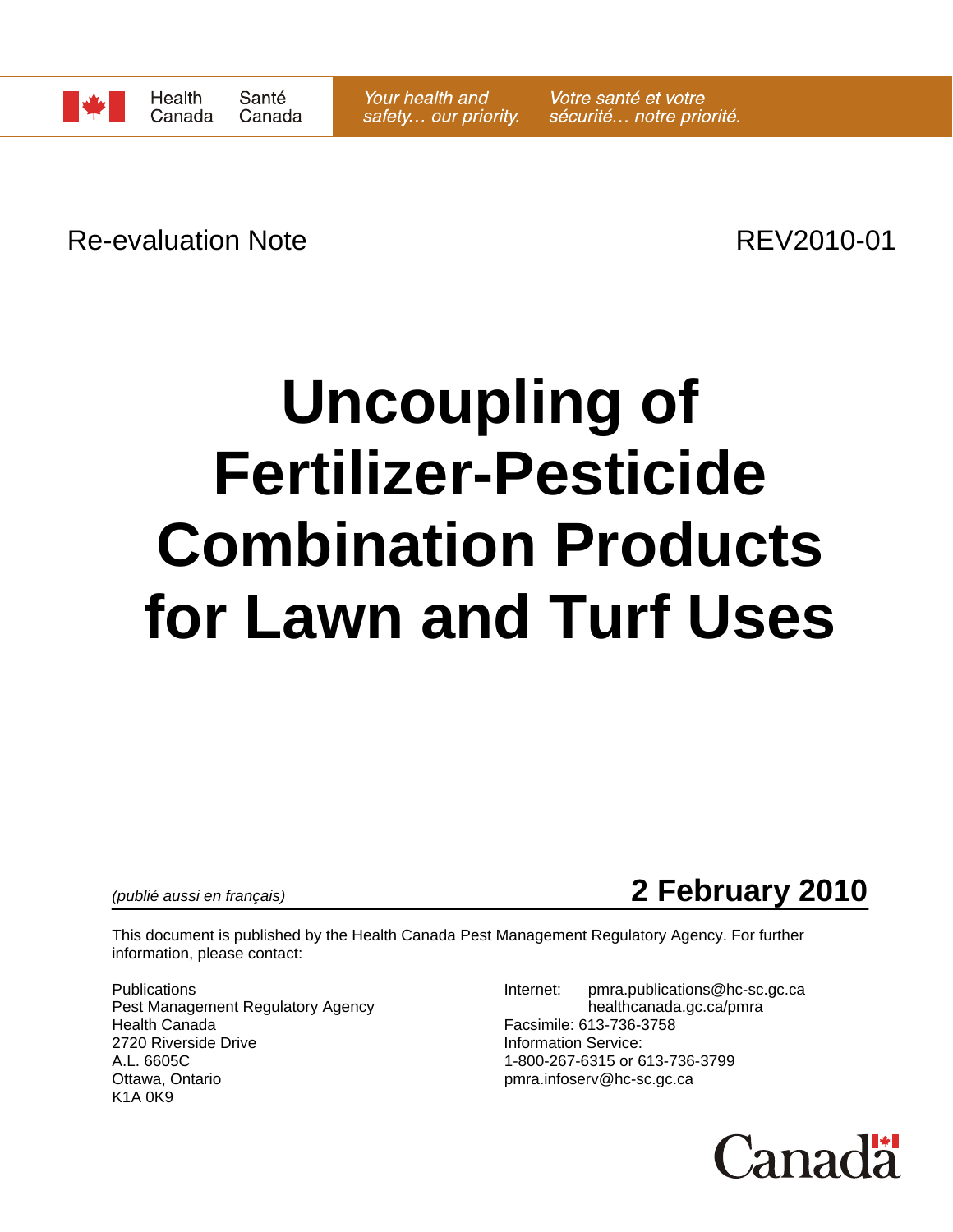HC Pub: 100037

ISBN: 978-1-100-14700-0 (978-1-100-14701-7) Catalogue number: H113-5/2010-1E (H113-5/2010-1E-PDF)

#### **© Her Majesty the Queen in Right of Canada, represented by the Minister of Health Canada, 2010**

All rights reserved. No part of this information (publication or product) may be reproduced or transmitted in any form or by any means, electronic, mechanical, photocopying, recording or otherwise, or stored in a retrieval system, without prior written permission of the Minister of Public Works and Government Services Canada, Ottawa, Ontario K1A 0S5.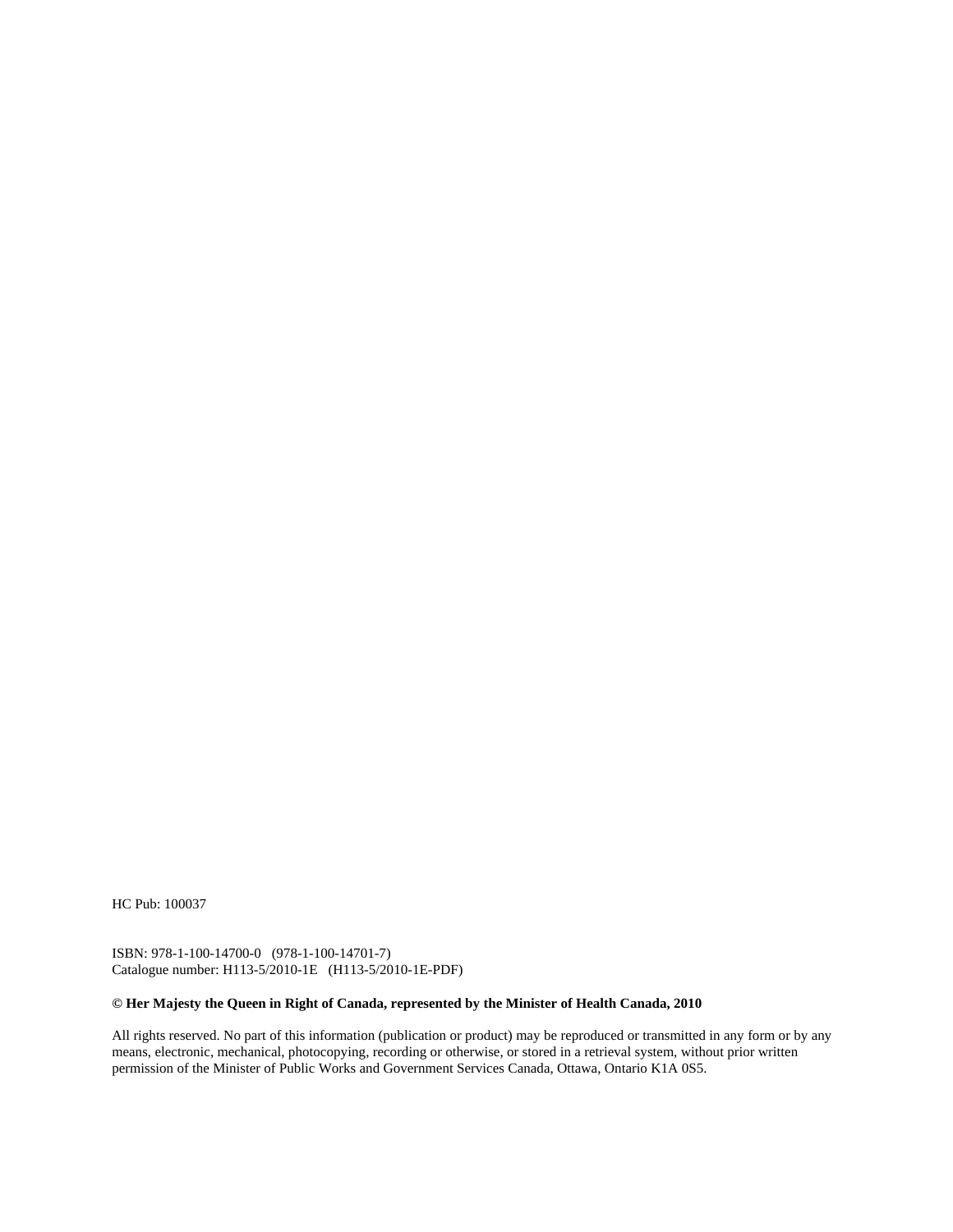### **1.0 Purpose**

This document is to communicate to stakeholders the decision to uncouple fertilizer-pesticide combination products intended for lawn and turf uses.

### **2.0 Scope**

This regulatory action is focussed on the lawn and turf uses of fertilizer-pesticide combination products on the following types of turf:

- Lawn turf planted in or around residences, as well as public and commercial buildings including schools and cemeteries
- Sports and recreational turf such as turf in parks, playgrounds, golf courses, zoos, botanical gardens and athletic playing fields

These types of turf are collectively known as fine turf, which may be maintained by homeowners or by professional applicators.

This regulatory action does not include agricultural uses of fertilizer-pesticide combination products (turf farms), or products that have a single active material with both fertilizer and pesticidal properties.

#### **3.0 Background**

Health Canada's Pest Management Regulatory Agency (PMRA) regulates pesticides under the *Pest Control Products Act* including those intended for lawn and turf uses. All pesticide products that are registered for use and sale in Canada have undergone rigorous health and environmental risk assessments including the pesticides present in fertilizer-pesticide combinations.

Pesticides are often combined with fertilizers and sold as fertilizer-pesticide combination products, which are regulated by the Canadian Food Inspection Agency under the *Fertilizers Act*. When pesticides are combined with fertilizer such that the two components can only be applied at the same time and to the same area, the delivery mechanism for the pesticide component is brought into question. The very nature of combination products removes the flexibility of applying the pesticide as a spot application due to the need to accommodate the fertilizer, which is designed for broadcast application to the entire lawn surface at specified times of the year.

Pesticides should only be used when and where there is a need. Broadcast applications of pesticides over the whole area are warranted only for severe pest infestations that are widespread. As pest infestations are typically patchy, spot applications of pesticides to those areas are most often sufficient to ensure adequate control in turf.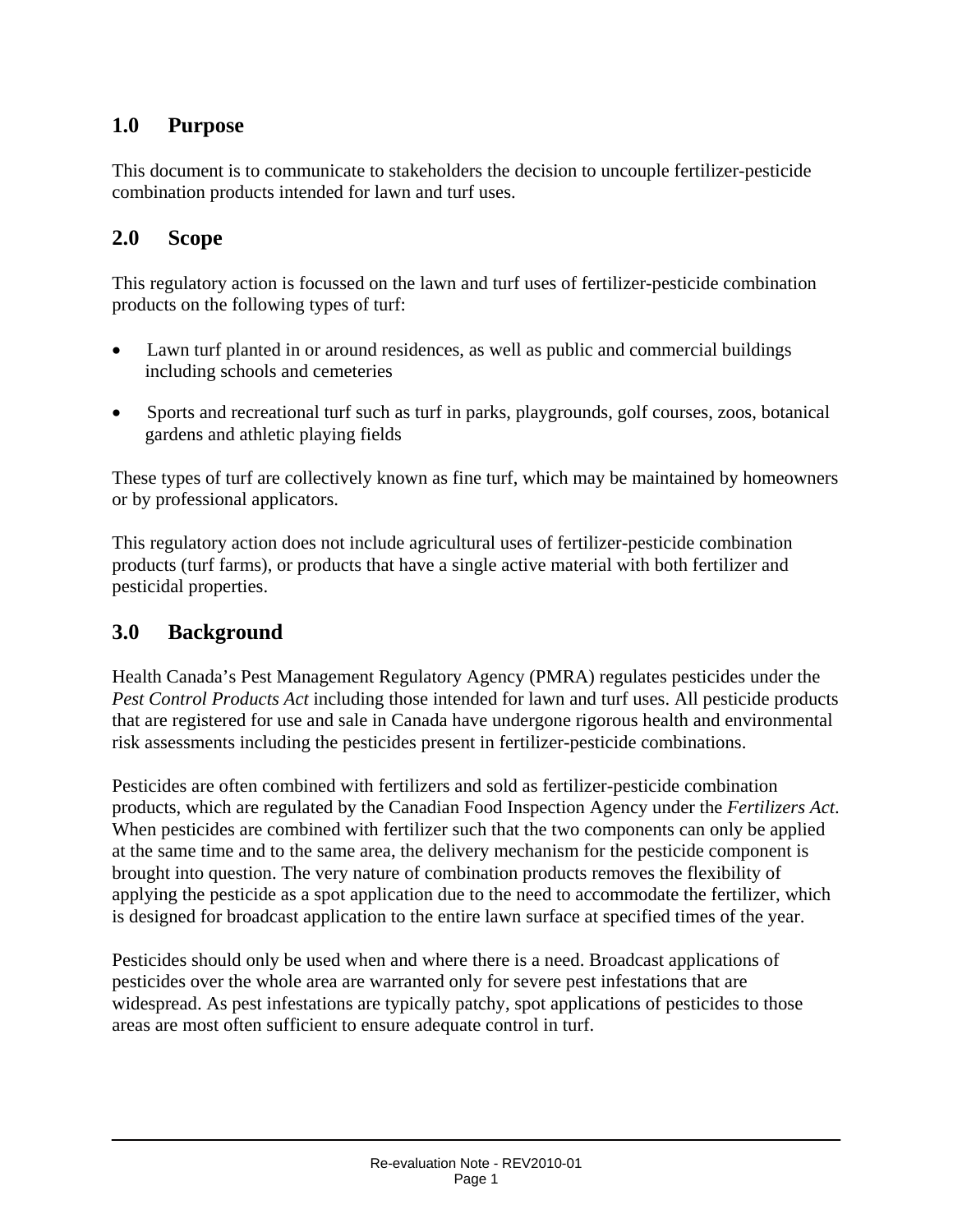To be effective, fertilizers and pesticides must each be applied at the appropriate timings, which typically do not coincide. Fertilizers are most often applied in spring or early summer, and/or in late summer or fall. A spring-applied lawn fertilizer results in increased tillering and rapid growth as temperatures increase, resulting in turf of increased density. A fall-applied lawn fertilizer also results in increased tillering and may result in increased winter hardiness.

The majority of pesticides found in pesticide-fertilizer combination products are broadleaf herbicides belonging to the synthetic auxin group of chemicals. This group of chemicals only controls broadleaf weeds that have emerged and are actively growing in the lawn. These herbicides are not preventative in that they will only control weeds that have emerged and they do not prevent weeds from becoming established in the lawn. Further, this group of chemicals is not long lasting in that they do not persist in the soil to prevent future weed infestations.

Combination products have been purchased for their convenience and ease of use as a two-in-one product to address separate lawn maintenance issues (for example, nutrient deficiency and various pest infestations) with a single application. However, these products are unsuitable as a delivery mechanism because they support broadcast application of the pesticide when this might not be warranted.

Ultimately, fertilizer and pesticide applications should be based on need. Fertilizer should only be used if the turf will benefit from additional nutrients, and pesticide should only be used as a broadcast treatment if the pest densities are sufficiently high across the area to be treated. Targeted, well-timed liquid formulations of pesticides minimize pesticide use on the lawn and turf sites.

## **4.0 Regulatory decision**

Based on consultation with the provinces, experts and registrants, the PMRA has concluded that fertilizer-pesticide combination products for lawn and turf uses do not support the goals of best practices for pest management in turf. The PMRA, in conjunction with Canadian Food Inspection Agency, is taking action to uncouple the fertilizer-pesticide combination products intended for lawn and turf uses. A date of last sale of 31 December 2012 for fertilizer-pesticide combination products for lawn and turf uses has been set in order to allow for replacement products to be made available where needed.

Should situations arise to warrant the use of a fertilizer-pesticide combination product for lawn and turf uses, the PMRA will assess combination products in terms of the timing of application and flexibility to apply as a spot treatment, as well as potential risks to human health and the environment.

The PMRA decision to uncouple fertilizer-pesticide combination products is not based on the health or environmental risk assessments but rather the nature of combination products. Combination products remove the flexibility of applying spot applications of the pesticide due to the need to accommodate the fertilizer, which is designed for broadcast application to the entire lawn surface at specified times of the year.